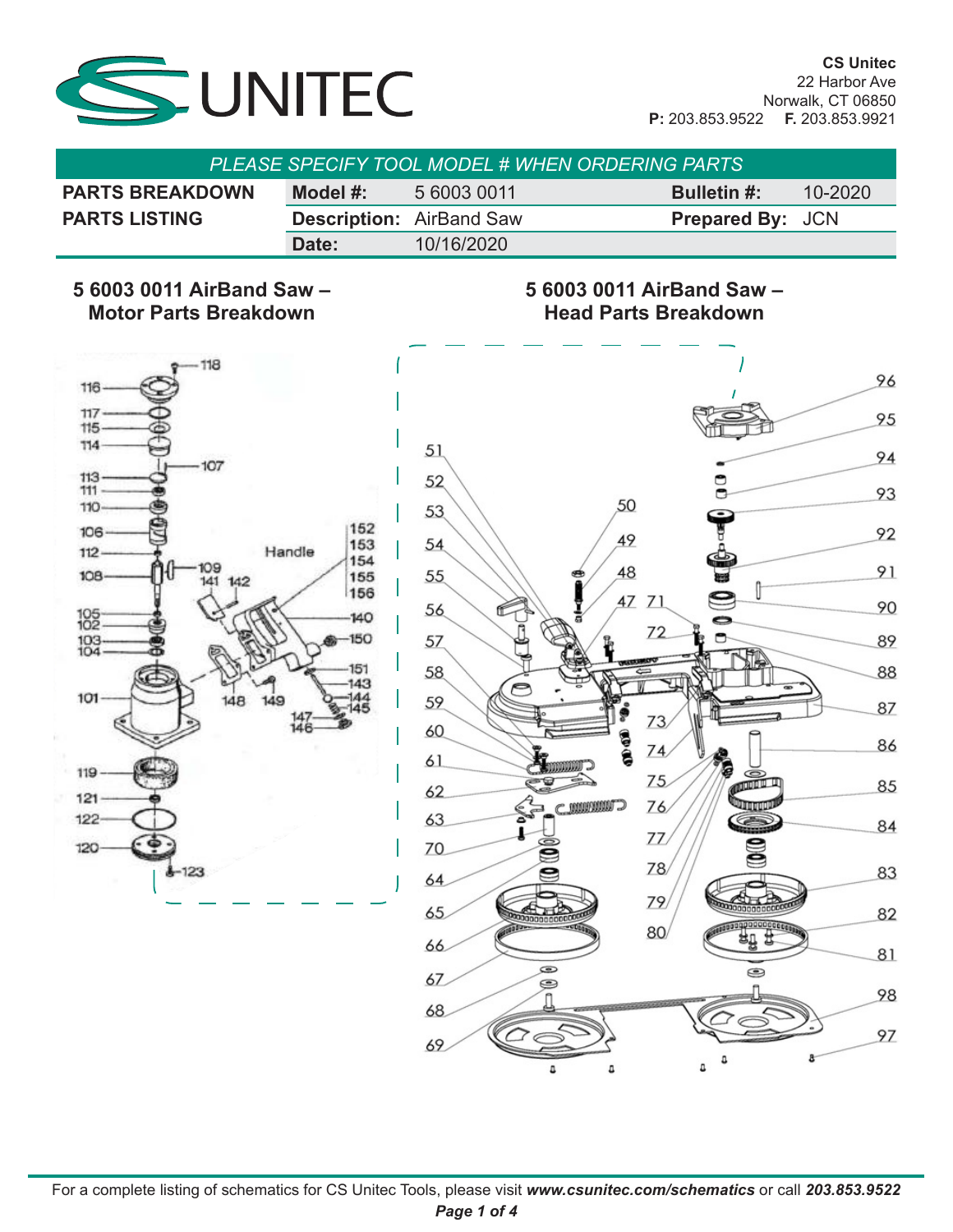

| <b>PLEASE SPECIFY TOOL MODEL # WHEN ORDERING PARTS</b> |                                 |             |                         |             |  |  |
|--------------------------------------------------------|---------------------------------|-------------|-------------------------|-------------|--|--|
| <b>PARTS BREAKDOWN</b>                                 | Model #:                        | 5 6003 0011 | <b>Bulletin #:</b>      | $10 - 2020$ |  |  |
| <b>PARTS LISTING</b>                                   | <b>Description: AirBand Saw</b> |             | <b>Prepared By: JCN</b> |             |  |  |
|                                                        | Date:                           | 10/16/2020  |                         |             |  |  |

### **5 6003 0011 AirBand Saw Motor – PARTS LIST**

| No. | <b>Order No.</b> | <b>Description</b>          | No. | <b>Order No.</b> | <b>Description</b>        |
|-----|------------------|-----------------------------|-----|------------------|---------------------------|
| 101 | 5 6003 1910      | <b>Motor Housing</b>        | 121 | 9 1905 0250      | Sealing ring              |
| 102 | 5 6003 1100      | <b>End Plate</b>            | 122 | 9 1901 2430      | 0 Ring                    |
| 103 | 9 1001 0050      | <b>Grooved Ball Bearing</b> | 140 | 5 6003 6010      | Handle                    |
| 104 | 9 1703 0040      | Ring, snap                  | 141 | 5 6003 3040      | <b>Valve Trigger</b>      |
| 105 | 2 2404 1080      | Spacer/shim                 | 142 | 9 1641 0020      | Pin, Notched              |
| 106 | 3 8636 1020      | <b>Cylinder Bushing</b>     | 143 | 9 1637 1730      | Pin, cylindrical          |
| 107 | 916190700        | Pin                         | 144 | 9 1017 0080      | Ball                      |
| 108 | 5 6003 1030      | Rotor                       | 145 | 9 1803 0250      | Spring, Compression       |
| 109 | 3 8601 1050      | Vane (5 Required)           | 146 | 9 1171 9060      | <b>Screw Plug</b>         |
| 110 | 2 2404 1110      | <b>End Plate</b>            | 147 | 9 1901 2320      | 0 Ring                    |
| 111 | 9 1001 0030      | <b>Grooved Ball Bearing</b> | 148 | 5 6003 6060      | Sealing                   |
| 112 | 1 1101 0030      | Spacer/Shim                 | 149 | 9 1112 4020      | <b>Screw</b>              |
| 113 | 3 8636 1120      | Cover                       | 150 | 9 2203 0210      | Nipple                    |
| 114 | 5 6003 1180      | Cap                         | 151 | 9 1903 0160      | Sealing                   |
| 115 | 9 1801 0400      | Spring, Belleville          | 152 | 5 6011 3170      | <b>Guiding Bushing</b>    |
| 116 | 5 6003 1130      | <b>Motor Cover</b>          | 153 | 5 6011 3150      | <b>Lock Bold</b>          |
| 117 | 9 1901 2370      | 0 Ring                      | 154 | 9 1803 3360      | <b>Compression Spring</b> |
| 119 | 1 2034 6100      | <b>Sound Absorber</b>       | 155 | 5 6011 3160      | <b>Bushing</b>            |
| 120 | 5 6003 1150      | <b>Motor Cover</b>          | 156 | 9 1166 0170      | Screw                     |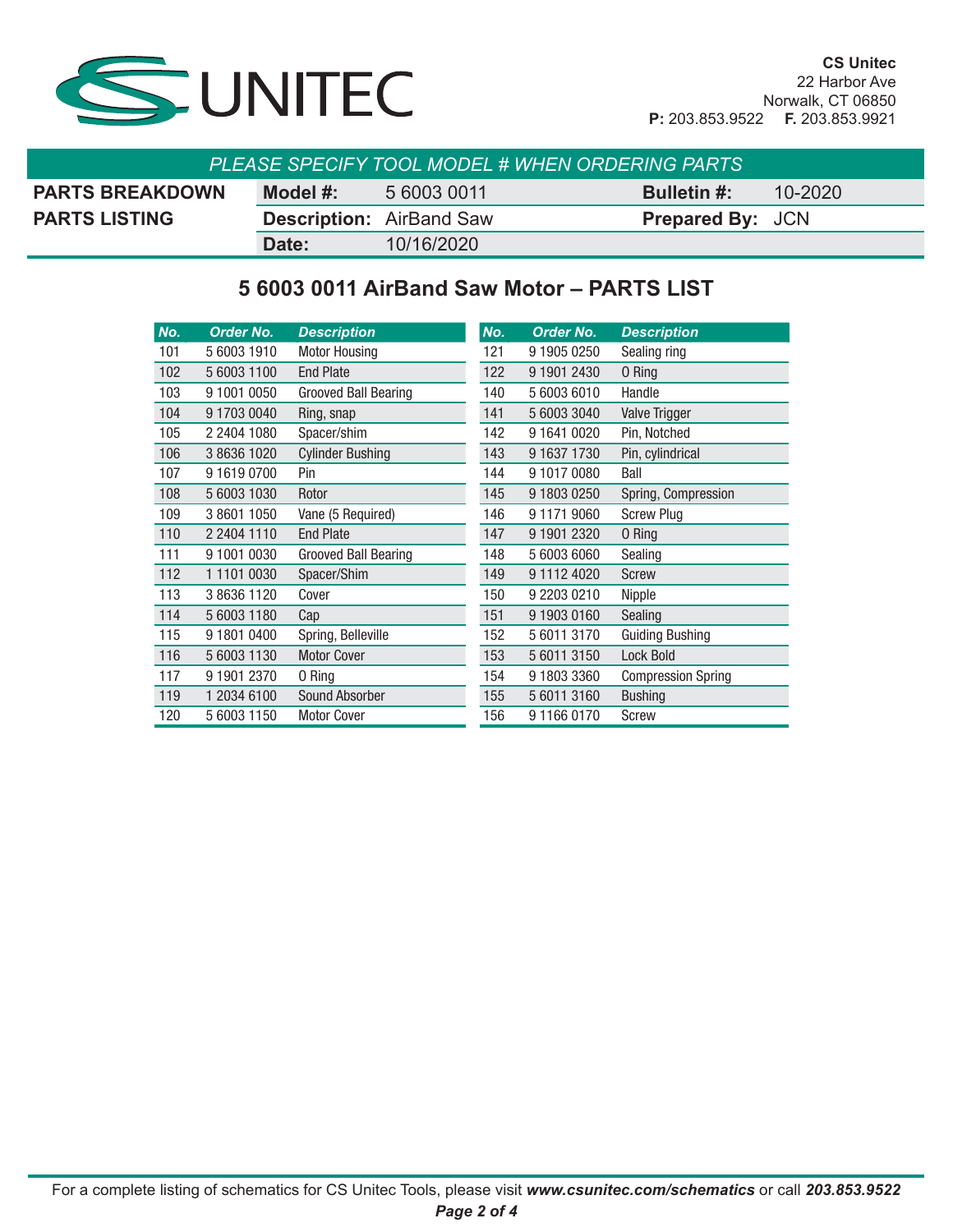

| PLEASE SPECIFY TOOL MODEL # WHEN ORDERING PARTS |          |                                 |                         |         |  |  |
|-------------------------------------------------|----------|---------------------------------|-------------------------|---------|--|--|
| <b>PARTS BREAKDOWN</b>                          | Model #: | 5 6003 0011                     | <b>Bulletin</b> #:      | 10-2020 |  |  |
| <b>PARTS LISTING</b>                            |          | <b>Description: AirBand Saw</b> | <b>Prepared By: JCN</b> |         |  |  |
|                                                 | Date:    | 8/13/2021                       |                         |         |  |  |

## **5 6003 0011 AirBand Saw Head – PARTS LIST (Old No. for 5 6003 0010 – Schematic/Order No.)**

| 78<br>Screw with cross slot<br>9 1029 0190<br>911640410<br>5<br><b>Bearing</b><br>47<br>5 6003 7180<br>79<br>Elastic washer<br>49<br>Adjusting bolt<br>1<br>1102 20613<br>$\mathbf{1}$<br>5 6003 7170<br><b>Nut</b><br>9 1164 0420<br>50<br>80<br><b>Screw</b> | 8<br>4<br>$\overline{4}$<br>3<br>3 |
|----------------------------------------------------------------------------------------------------------------------------------------------------------------------------------------------------------------------------------------------------------------|------------------------------------|
|                                                                                                                                                                                                                                                                |                                    |
|                                                                                                                                                                                                                                                                |                                    |
|                                                                                                                                                                                                                                                                |                                    |
| $\overline{c}$<br>51<br>9 1164 0440<br>Screw with cross slot<br>81<br>9 1164 0470<br>Screw                                                                                                                                                                     |                                    |
| 5 6003 6900<br>Handle<br>1<br>82<br>Spring lock washer<br>52<br>9 3314 0250                                                                                                                                                                                    |                                    |
| Cylinder pin<br>1<br>53<br>9 1637 1760<br>83<br>Idle pulley<br>5 6003 7090                                                                                                                                                                                     | 1                                  |
| 1<br>54<br>5 6003 7020<br><b>Tensioning lever</b><br>84<br>5 6003 7150<br>Chain wheel                                                                                                                                                                          | 1                                  |
| Adjusting bolt<br>85<br>Chain<br>55<br>5 6003 7030<br>1<br>5 6003 7140                                                                                                                                                                                         | 1                                  |
| 3<br>Screw with cross slot<br><b>Idler shaft</b><br>911640480<br>86<br>1102 20153<br>56                                                                                                                                                                        | 1                                  |
| 5 6003 7060<br>3<br>87<br>5 6003 7010<br>57<br>T spacer bush<br>Housing, Assy.                                                                                                                                                                                 | 1                                  |
| 3<br>9 3325 0820<br>Washer<br>88<br>9 1929 0180<br>58<br><b>Bearing</b>                                                                                                                                                                                        | $\mathbf{1}$                       |
| Screw with cross slot<br>3<br>59<br>911640410<br>89<br>9 1908 1130<br>Seal                                                                                                                                                                                     | 1                                  |
| $\overline{2}$<br>Tensioning spring<br>60<br>9 1808 0240<br>90<br>9 1013 0340<br><b>Bearing</b>                                                                                                                                                                | 1                                  |
| Screw with cross slot<br>1<br>91<br>Pin<br>61<br>1102 20146<br>9 1637 1750                                                                                                                                                                                     | 1                                  |
| 62<br>1102 20168<br>Washer<br>1<br>92<br>Chain wheel with sprocket<br>5 6003 4910                                                                                                                                                                              | $\mathbf{1}$                       |
| 1<br>93<br>63<br>5 6003 7040<br><b>Bow</b><br>5 6003 4040<br>Intermediate gear                                                                                                                                                                                 | 1                                  |
| $\overline{c}$<br>9 3325 0870<br>Sealing<br>94<br>9 1029 0170<br>64<br><b>Bearing</b>                                                                                                                                                                          | $\overline{2}$                     |
| 4<br>65<br>9 1029 0160<br>95<br>Washer<br>Bearing<br>9 3325 0860                                                                                                                                                                                               | $\overline{3}$                     |
| 1<br>Pulley<br>96<br>66<br>1102 20154<br>5 6003 4920<br>Intermediate plate                                                                                                                                                                                     | $\mathbf{1}$                       |
| $\overline{c}$<br><b>Pulley Tire</b><br>97<br>67<br>5 6003 7050<br>1102 20617<br>Hexagon head screw                                                                                                                                                            | 5                                  |
| 68<br>9 3325 0840<br>Washer<br>98<br>1102 20196<br>Cover plate                                                                                                                                                                                                 | $\mathbf{1}$                       |
| $\overline{c}$<br>69<br>9 3325 0850<br><b>Guard Plate</b>                                                                                                                                                                                                      |                                    |
| $\mathbf{1}$<br>5 6003 7080<br>Sleeve<br>70                                                                                                                                                                                                                    |                                    |
| 71<br>Hexagon head screw<br>4<br>911640430                                                                                                                                                                                                                     |                                    |
| Internal washer<br>4<br>72<br>9 3314 0230                                                                                                                                                                                                                      |                                    |
| 73<br>5 6003 7120<br>2<br>Guide holder                                                                                                                                                                                                                         |                                    |
| 74<br>5 6003 7100<br>1<br>Spacing block                                                                                                                                                                                                                        |                                    |
| 75<br>9 1637 1740<br>Pin<br>4                                                                                                                                                                                                                                  |                                    |
| Washer<br>$\overline{c}$<br>76<br>9 3325 0830                                                                                                                                                                                                                  |                                    |
| $\overline{c}$<br>77<br>9 1029 0200<br><b>Ball bearing</b>                                                                                                                                                                                                     |                                    |